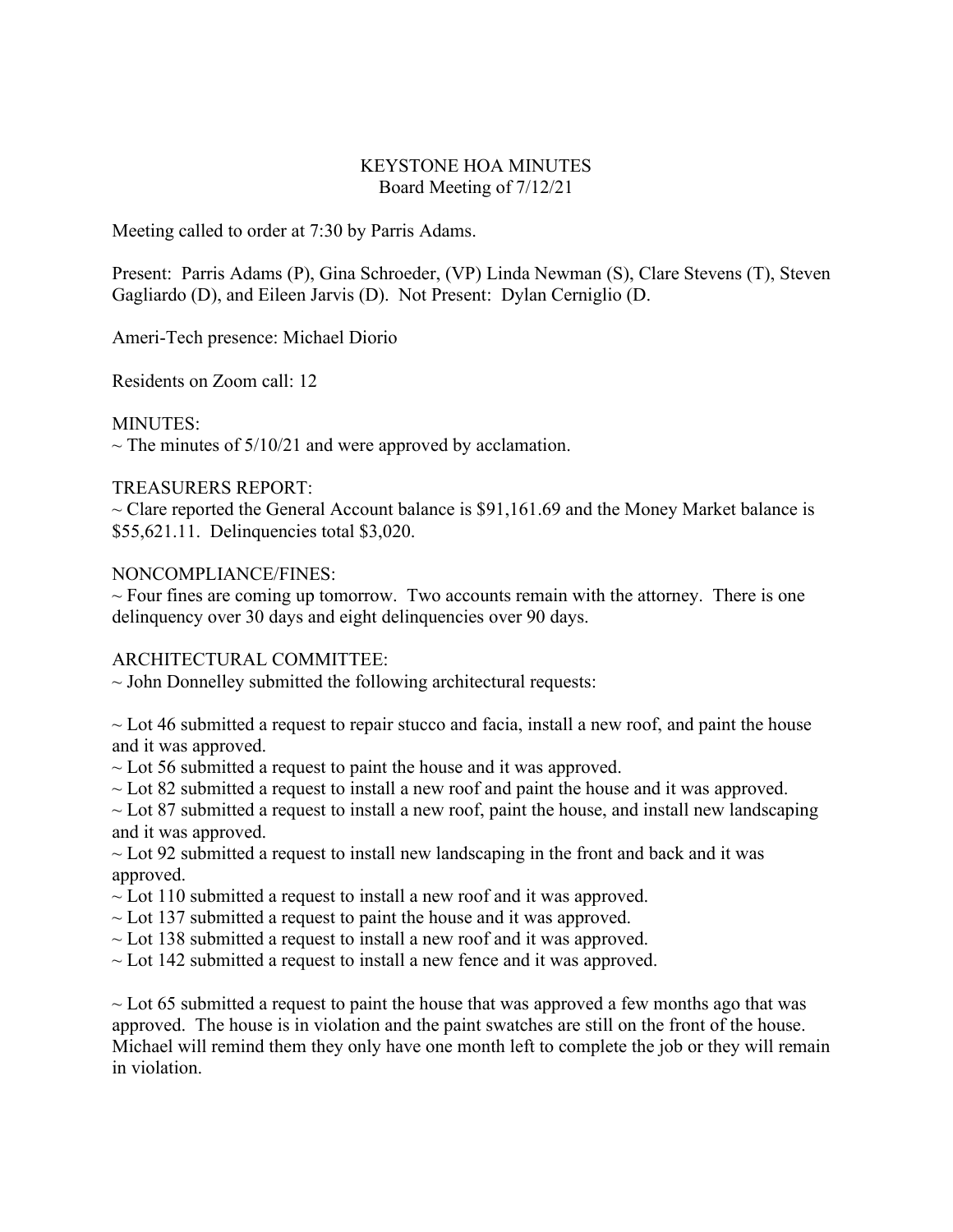$\sim$  Lot 56 submitted a request to paint the house that was approved a few months ago that was approved. The paint swatches are still on the front of the house. They submitted a second request to paint the house that was approved. Michael will remind them of the deadline to complete the job.

The Board discussed enforcing the completion date on the Architectural Modification form.

John Donnelley, Hector Martinez, and Carolina Jantac had a zoom meeting to work on setting up a color palette with Sherwin Williams. It will be like the palette Woodfield uses. There are two home that painted their front doors with colors that were not approved. Michael will forward the approved color swatches to both homeowners.

Hector, Carolina, and John had zoom meeting. Trying to set up a color palette with Sherwin Williams. Will be similar to Woodfield. Two homeowners that painted front doors without approval. Michael forwarded color swatches to both.

## MANAGER'S REPORT:

 $\sim$  The monthly inspection was completed on June 29<sup>th</sup>. Forty-five letters were sent for violations. Rainmaker is doing their job.

# OLD BUSINESS:

 $\sim$  Bob Hugenschmit reviewed all the ponds and mitered end sections. He was concerned about the quality of five fixes we had done compared to the amount of money we spent. None of them are permanent fixes. Two ponds really need attention as they are eroding very badly. They are pond 10 behind 311/314 Stallion Ct. and pond 20 behind 326/334 Mane Ct. The mitered end sections are held onto the pipe with steel straps that are rusted and are failing. The costs to perform TOPO surveys of the two ponds (Phase I) are \$2,800 and \$1,800 respectively. A TOPO Survey identifies the level of the land as it sits, locates all surface features of a property, and depicts all the natural features and elevations. Once a survey is received Bob can create a design to balance the dirt and restore the slope around the ponds (Phase II) and apply for a permit. Pond 10 is two to three times larger than pond 20 but pond 20 is in greater need of repair. Phase III is the construction. The survey takes approximately two weeks, the design could be completed by mid-September and approval by the County could be completed by the End of October. The actual work would take approximately three weeks. The Board will meet on Mane Ct. on Wednesday, July  $28<sup>th</sup>$  at 5:30 to inspect pond 20. Clare also suggested contacting the County Development Review Services at 727-464-3888 to see who is responsible for the ponds as it may reduce our costs. Michael Diorio said he would contact the County on our behalf.  $\sim$  We have obtained a written quote from Bill Brown of Maintenance Pros of Tampa to put up our Christmas lights for \$100 and take them down for \$100. Parris asked Michael to also obtain the install/takedown dates in writing.

 $\sim$  Gina submitted three designs to replace our mailboxes, but it was tabled by Parris.

 $\sim$  There is a portion of wall along East Lake that needs stabilizing. It was originally thought the wall was sinking but on further inspection, it was determined it is being pushed from the trees. Michael will contact the County Development Review Services at 727-464-3888 since they own the trees.